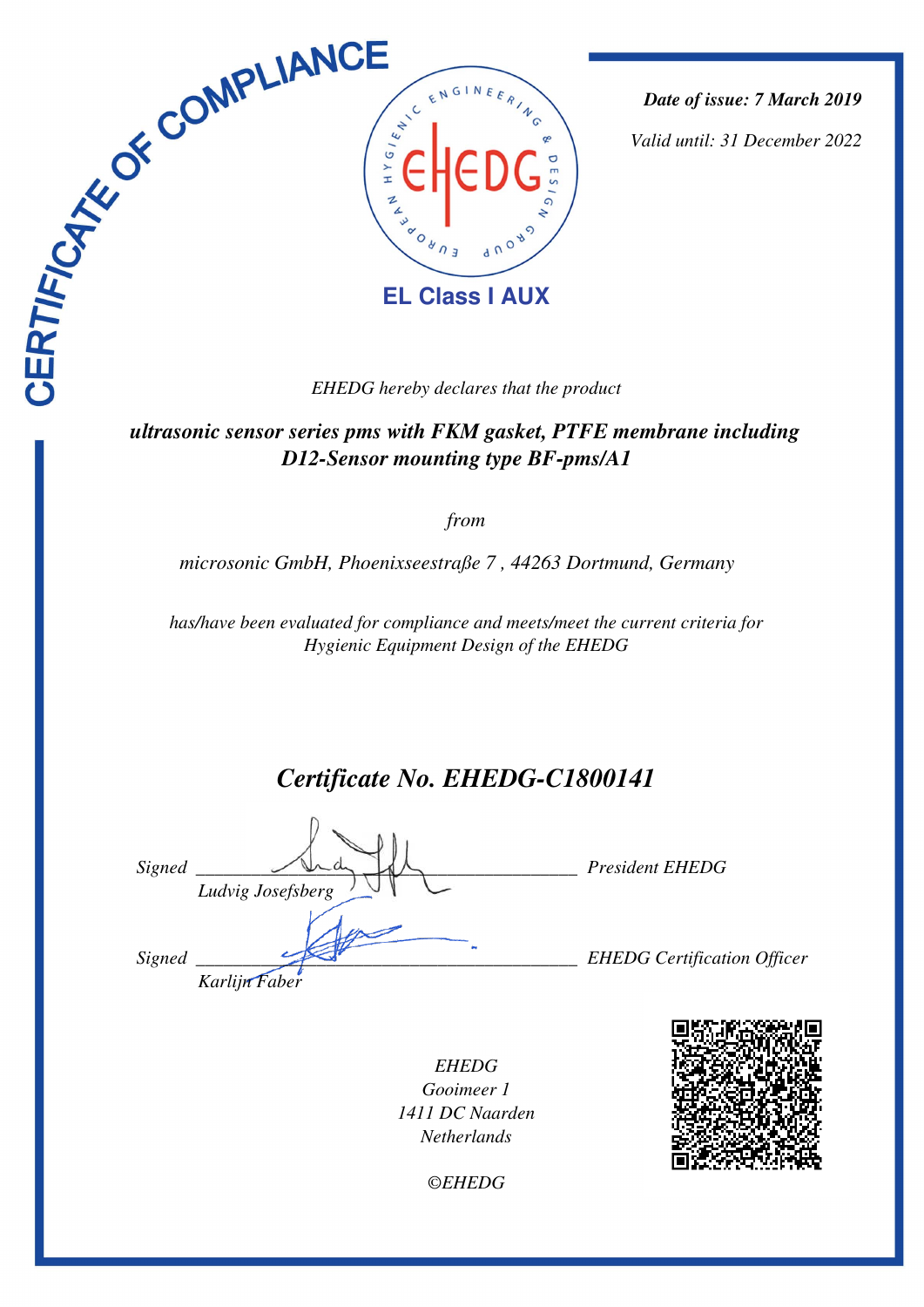### **Appendix 3**

## **EHEDG Certification – Equipment Evaluation Form**

Date: 07.12.2018 EHEDG File Number: EHEDG-C1800141 Certification Type: EL CLASS I AUX

Applicant: microsonic GmbH

Equipment: ultrasonic sensor

Type or model No/s.: series pms with FKM gasket and PTFE membrane including D12-Sensor mounting type BF-pms/A1 Other essential identification:

#### **Evaluated by:**

Name: Dr. Jürgen Hofmann

#### **Approved by:**

Name: Andy Timperley , on behalf of the Working Group Certification Title: [AEO / Chairman of the WG Certification]

| Date, Signature: 29.03.2019, Allingua |  |  |
|---------------------------------------|--|--|
|                                       |  |  |

| Results of inspection for compliance with the EHEDG Hygienic Design Criteria.<br>Conclusion:                      |            |  |
|-------------------------------------------------------------------------------------------------------------------|------------|--|
| The equipment complies with the criteria.<br>The use of the EHEDG Certification logo is justified:                | <b>YES</b> |  |
|                                                                                                                   | MAYBE      |  |
|                                                                                                                   |            |  |
| Evidence for compliance provided and convincing for Certification.<br>Conclusion:                                 |            |  |
| The equipment complies with the criteria where possible.<br>The use of the EHEDG Certification logo is justified: | <b>YES</b> |  |

Hofman Signature:

Date: 07.03.2019

*The original of this form will be kept by EHEDG together with the application, the inspection report, the evidence provided and any other relevant documentation, as listed on the back.*